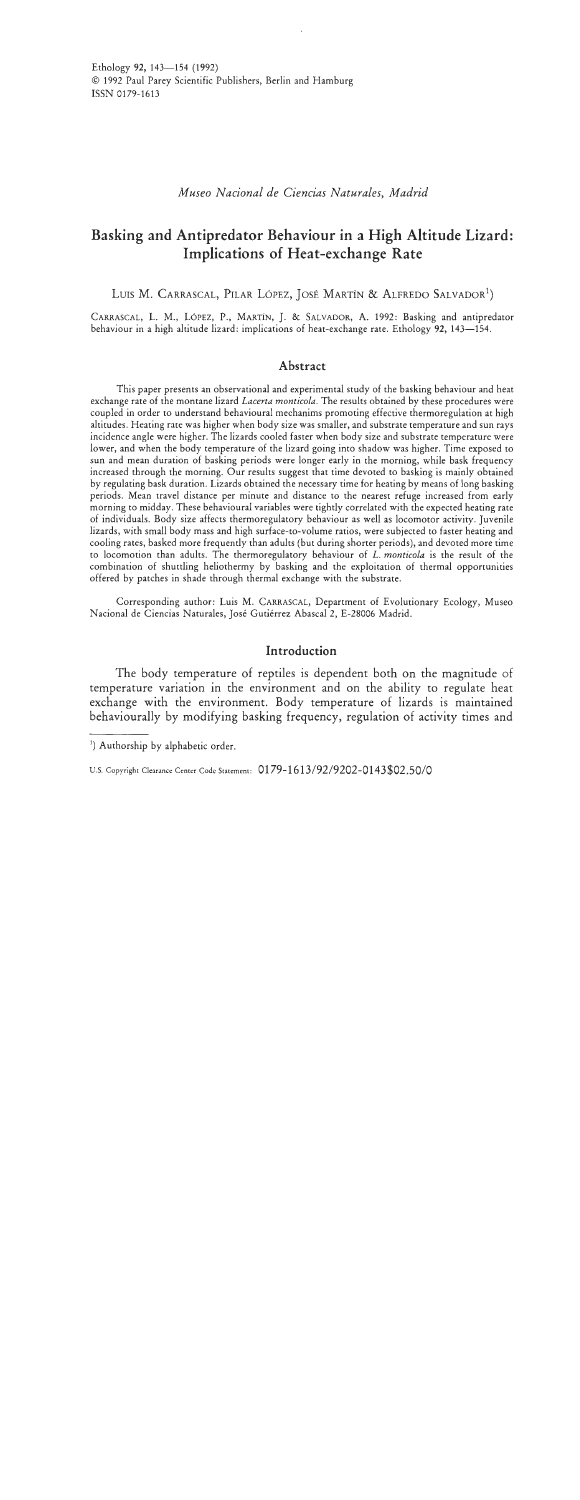microhabitat use, with physiological control being less important than behavioural adjustments (HUEY 1974, 1982; CRISP et al. 1979; BARTHOLOMEW 1982). The maintenance of body temperature within a narrow range of preferred temperatures presumably benefits lizards by decreasing the risk of predation and enhancing growth and reproduction (HUEY & SLATKIN 1976; CHRISTIAN & TRACY <sup>1981</sup>; AVERY 1982; HUEY 1982; STEVENSON et al. 1985).

Active thermoregulation by lizards is usually inferred from the relatively small variation in body temperature, in spite of larger spatial or temporal variation in environmental temperatures, and punctual observation of the spatial distribution of basking individuals. Nevertheless, these "static" methodological approaches do not cast light on the behavioural mechanisms responsible for the maintenance of body temperatures within the relatively narrow preferred range (BENNETT 1980; HUEY 1982). So, direct observation of thermoregulatory behaviour, combined with the determination of heat exchange rates under natural conditions, should provide evidence for the mechanisms of thermoregulation. Moreover, as thermoregulation may be linked with costs derived from predation risk (HOUSE et al. 1980; CHRISTIAN & TRACY 1981; HUEY 1982), basking should not be viewed as an independent behaviour. So, a dynamic analysis of thermoregulation behaviour should consider the specific characteristics of the individual (e.g. body size, sex, surface-to-volume ratio), and the trade-off between the maximization of heating rate and the minimization of predation risk, in order to cast light on escape strategies (changing behaviour between the passive defense near the refuge and the active flight tactic: BAUWENS & THOEN 1981; DOWDEY & BRODIE 1989).

In this paper we present an observational and experimental study of the thermoregulatory behaviour and heating and cooling rates of individuals of the Iberian rock-lizard (Lacerta monticola), an endemic species of the Iberian peninsula which inhabits high mountains (SALVADOR 1984). The results obtained by means of these two procedures are coupled in order to understand behavioural mechanisms promoting effective thermoregulation at high altitudes. Specific objectives were: (I) to assess the physical determinants of heat exchange (body size, radiation levels, environmental temperatures); (2) to determine the effects of behavioural adjustments on heat exchange rates; **(3)** the implication of body size on lizard behaviour considering the different surface/volume quotient of juveniles and adults, and the associated cooling and heating rates; and (4) to investigate the interaction between basking and anti-predator behaviour measured indirectly by the distance to the nearest refuge.

# Material and Methods

## 1. Study **Area**

The study was carried out in Central Spain (Sierra de Guadarrama, 40°45'N, 4°W), at sites **between 1500 and 1900 m a.s.1. The area is characterized by the presence of granite rocks, shrublands**  of *Cytisirs oromediterruneus* **and** *Jrrnipenis commrrnis,* **and pastures. Annual mean temperature in the area was 6.4 "C, and mean rainfall 1170 mm. During the study months mean temperature was 15 "C,**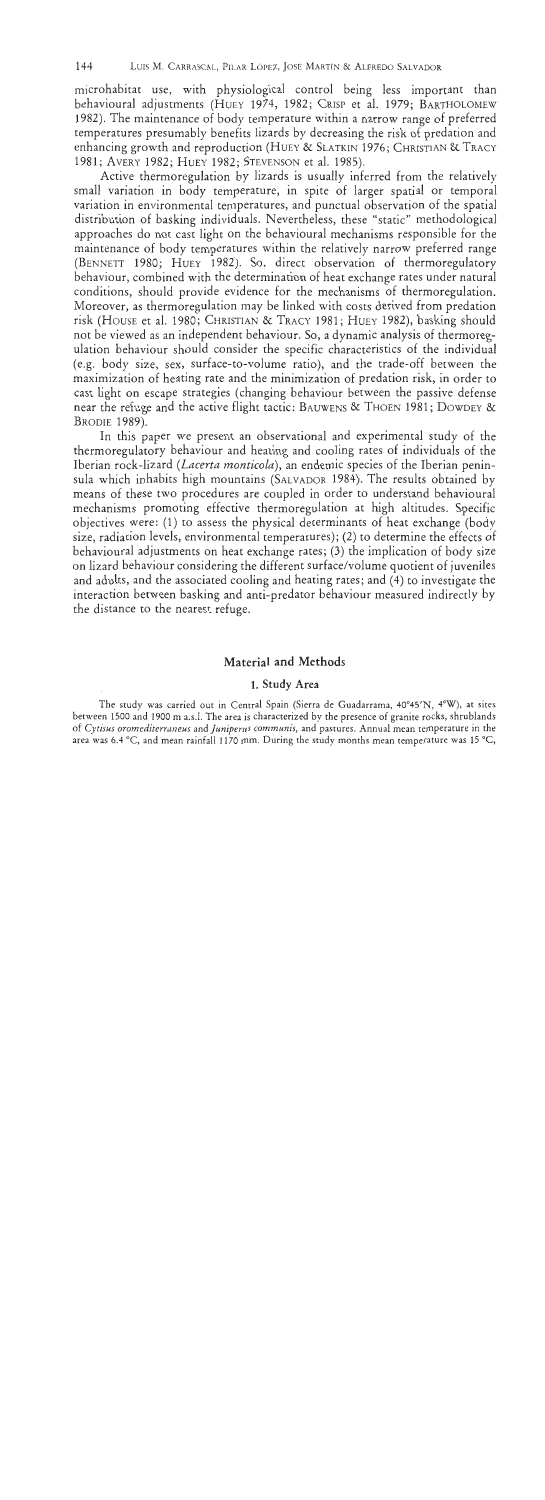and the mean maximum temperature 21.9 "C (see RIVAS-MARTINEZ et al. 1987, and ELIAS & RUIZ 1977 for a more detailed description of botanical and climatological aspects of the area).

#### **2. Thermoregulatory Behaviour Observations**

Field studies were conducted from Jul. 15 to Aug. 15, 1989. Focal lizards were observed, during continuous exposition to the sun, from the time the animals came out from a refuge in the shadow until they returned into a refuge or protective cover in deep shadow. Activity of focal individuals was measured from a distance of  $3-6$  m with binoculars using continuous observations that were recorded on a portable tape recorder. Only lizards not reacting to observer's presence were monitored.

We recorded the duration of each exposition to the sun when an individual remained motionless exposed to the sun rays with the body flattened on the substrate for a minimum of 10 s (bask duration), the number and distance of movements, and the distance to the nearest rock crevice or protective cover for each basking period.

For each individual observed we noted h of day, sex, and an estimate of its snout-vent length made by eye, and at the end of the observation period, the air and rock temperatures (measured with an electronic digital thermometer with the thermocouple in the shade), and an estimate of the angular height of the sun upon the horizon calculated from the h of day. To estimate available mean distances to the nearest refuge (rock crevice or protective cover), we chose 60 random points in the study area. Given the large size of the two areas surveyed (5 ha) and the relatively high density reached by this lizard species in mountain rocky areas (400—500 lizards/ha: PEREZ-MELLADO et al. 1988), we consider that the probability of repeated sampling of the same individual was very low. We made 69 timed observations of lizard behaviour while exposed to sun, totalling 560 min. Observations took place between the onset of the summer activity period (7.30 h GMT) and midday (13.00 h GMT), covering the morning activity of *Lacerta montrcolu* (ARGUELLO & SALVADOR 1988). Behavioural rates were averaged for five l-h intervals (scarce observations before 8.00 h and after 13.00 h were added to 8.00-9.00 and 12.00-13.00 h respectively).

#### **3. Heating and Cooling Experiments**

The experimental approach we try here analyzes the heating and cooling rates of lizards of different sizes placed in a variety of substrates considering the thermal state of the environment (see BECKMAN et al. 1973; PORTER et al. 1973; WYGODA 1989 for a similar approach). Heating and cooling rates were experimentally determined at three plots during Jul.-Aug. 1989 and 1990 in days without wind, following the procedure used by AVERY & MCARDLE (1973). The animals ( $n = 62$ ) were captured at the sites where behavioural sequences were obtained and introduced into a portable refrigerated box until their cloacal temperatures reached about 16 "C (approx. the expected cloacal temperature of a lizard retreated into its refuge - rock crevice - exposed to deep shade). Each animal was measured (snout-vent length), weighed and sexed. The lizards were then exposed to direct sun radiation and fixed to the rock (granite) with two bands of transparent masking tape (around the base of the tail and on top of the forelimbs). A digital quick-reading cloacal thermometer was inserted into the lizard's cloaca and readings of body temperature were obtained at 15-s intervals (precision of 0.1 "C). Heating experiments were stopped when the cloacal temperature reached 36 "C (approx. 6 "C below the critical thermal maximum for medium sized lizards: BRADSHAW 1986; HEATWOLE *8(*  TAYLOR 1987). The time of day at which the heating experiment had begun, and air (1 cm above the rock surface) and substrate temperatures near the experimental animal were recorded.

After heating, the animals were moved to a deep shaded site. Cloacal temperature readings at 15-s intervals, and air and substrate temperature were again noted by the same procedure employed in the heating experiments. These trials provided the cooling rates of animals exposed to shade.

Both heating and cooling rates (in  $°C/min$ ) were determined as the  $°C$  gained or lost in 2.5 min. After the animals had been used in the experimental trials they were released where captured. No lizards died during heating and cooling experiments.

## **4. Data Analysis**

Statistical tests employed were one-way analysis of variance (ANOVA), t-test for means, stepwise multiple regression analysis, and simple and partial correlations. Where required (SOKAL &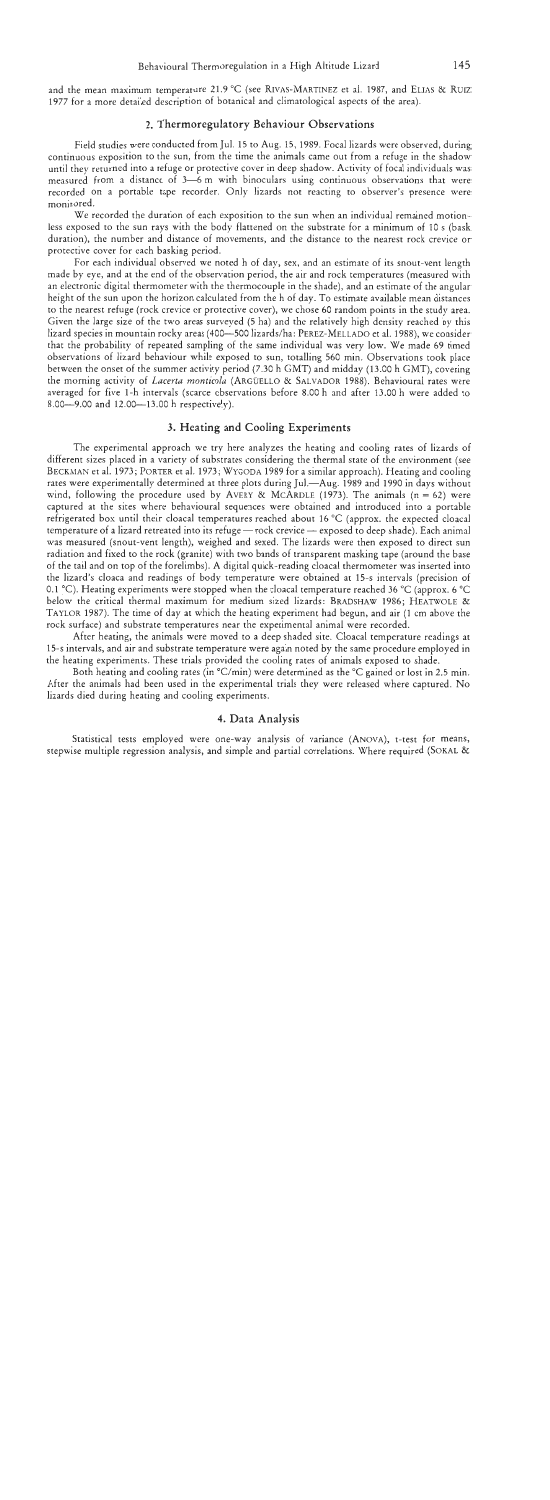ROHLF 1981) original data were transformed by means of logarithmic ( $log [x+1]$ ), square root (sqrt  $[x+1]$ ) or angular (arcsin  $\sqrt{p_i}$ ) transformations prior to analysis.

#### Results

# 1. Heating and Cooling Rates

Heating rate was significantly correlated with body mass (range: 0.8-9.2 g), incidence angle of the sun rays over body surface  $(20-83^{\circ})$ , and substrate temperature (16.9–33.5 °C; Table 1). The multiple regression model explained 70.3 % of the variance in heating rate. Heating rate was higher when body size was smaller, and substrate temperature and sun rays incidence angle were higher (the combination of sun angle upon the horizon and/or longitudinal body axis angle over the horizontal plane). Residuals of this model did not significantly differ between males and females (ANOVA,  $F = 0.40$ , df = 1, 46,  $p = 0.534$ .

|                               | Coefficient | p      | $R^{2}$ 100 | p      |
|-------------------------------|-------------|--------|-------------|--------|
| Heating (62)                  |             |        | 70.3        | 0.0000 |
| Constant                      | $-2.11$     | 0.0000 |             |        |
| Weight $(g)$                  | $-0.145$    | 0.0002 |             |        |
| Incidence angle (°)           | 0.010       | 0.0073 |             |        |
| Substrate temperature (°C)    | 0.225       | 0.0000 |             |        |
| Cooling (58)                  |             |        | 71.8        | 0.0000 |
| Constant                      | 1.45        | 0.0015 |             |        |
| Weight $(g)$                  | $-0.080$    | 0.0008 |             |        |
| Initial body temperature (°C) | 0.157       | 0.0000 |             |        |
| Substrate temperature (°C)    | $-0.208$    | 0.0000 |             |        |

*Table 1:* Regression models of body temperature rates (°C/min) in heating and cooling trials **(sample size in brackets)** 

Cooling rate was significantly correlated with body weight, substrate temperature, and body temperature when lizards were transferred into shade (Table 1). The multiple regression model accounted for 71.8 % of the variance in cooling rate. The lizards cooled faster when body size and substrate temperature were lower, and when the body temperature of the lizard going into shadow was higher. There were no significant differences between male and female residuals of this regression model (ANOVA,  $F = 0.003$ , df = 1, 46, p = 0.956).

Both heating and cooling rates rise from 7.30 to 13.00 h, with the increase of heating rate more marked (Fig. 1). The difference between heating and cooling rate was always negative, with a slow decrease in difference between the onset of activity and midday (see RISMILLER & HELDMAIER 1985 and references therein for explanations on physiological control mechanisms).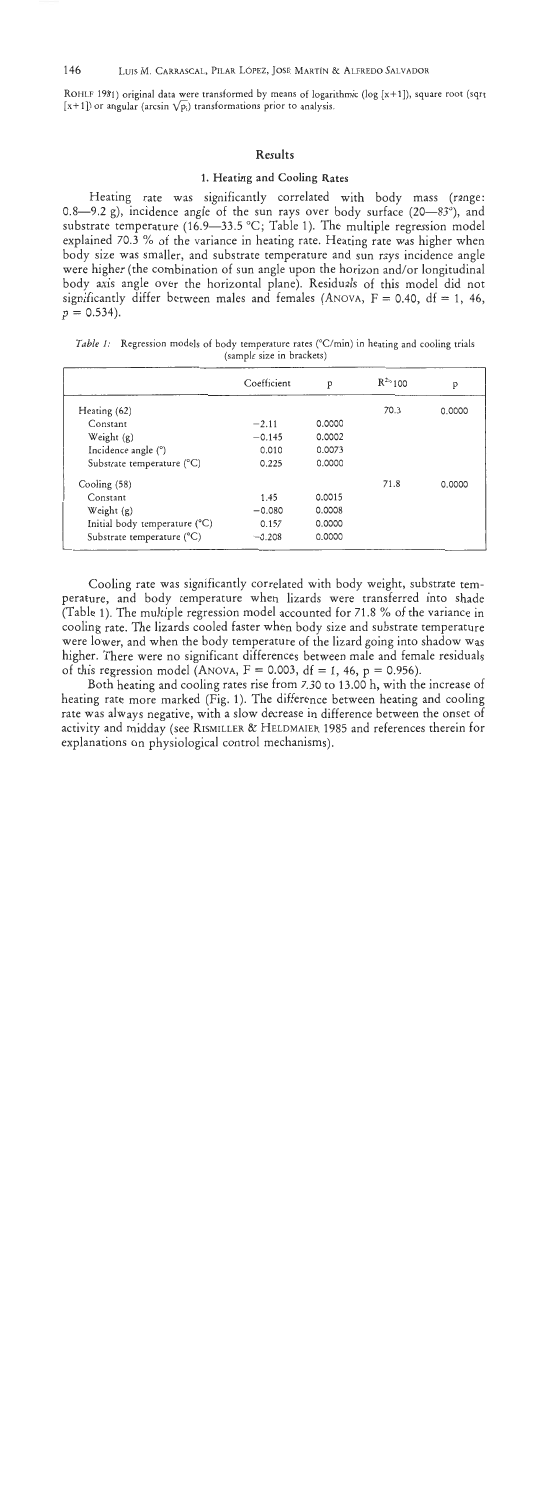

*Fig. I:* Heating and cooling rates, and the difference between heating and cooling rates, through the morning  $(\bar{x} \pm 1 \text{ SE})$ . Sample sizes are shown for each morning period

#### **2. Thermoregulatory Behaviour**

**Time exposed to sun differed significantly between the five morning periods**   $(F = 8.59, df = 4, 64, p < 0.001$  in the ANOVA comparing the five 1-h periods). **The highest mean values were observed early in the morning, and values** 



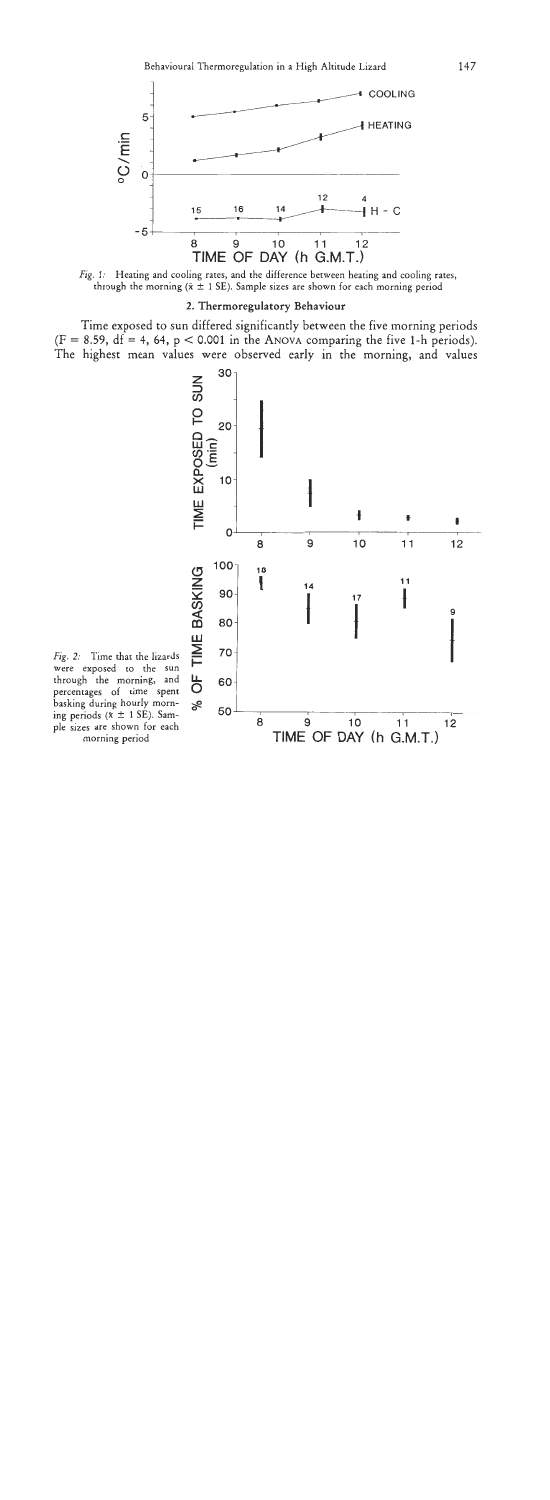decreased from the onset of activity until midday (Fig. 2). The percentage of time spent in basking behaviour by individuals was very high during all morning periods (higher than **75** %), but slightly decreased from early morning to midday  $(F = 2.74, df = 4, 64, p = 0.036; Fig. 2)$ . Mean duration of the basking periods differed significantly between hours ( $F = 6.56$ ,  $df = 4$ , 64,  $p < 0.001$ ); bask duration was longer at early hours (Fig. 3). The basking rate (number of basking events per min) increased significantly through the morning ( $F = 4.75$ ,  $df = 4$ ,



Fig. 3: Mean ( $\pm$  1 SE) of average bask duration and basking rate in five 1-h morning periods, and distance to the nearest refuge during basking stops. The horizontal line indicates available mean distances to the refuge. Sample size **(row** numbers) and probabilities (t-tests for means) of the difference between lizard distances and random distance are shown

In order to test the role of lizard body size on basking behaviour, we compared the residuals of the ANOVAS performed above for small individuals (less than 45 mm of snout-vent length,  $n = 23$ ), with those obtained for larger ones (snout-vent length  $> 65$  mm,  $n = 27$ ). Time exposed to sun (all other things being equal) was shorter in small lizards ( $t = 4.131$ ,  $p = 0.0001$ ), as well as the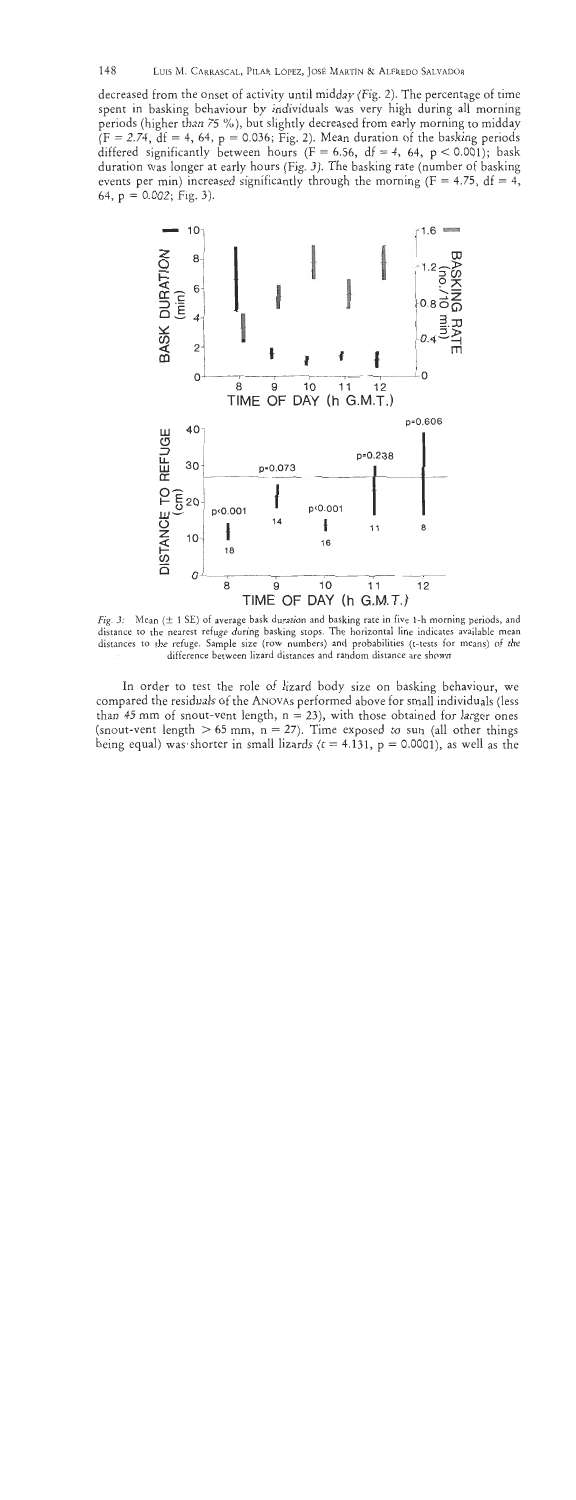average bask duration ( $t = 2.626$ ,  $p = 0.012$ ). Nevertheless, basking frequency was marginally lower in large individuals ( $t = 1.947$ ,  $p = 0.057$ ). The percentage of time spent basking did not differ between the two size classes  $(t = 1.012,$  $p = 0.317$ ).

Basking frequency and bask duration were negatively correlated ( $r = -0.95$ ,  $n = 69$ ,  $p < 0.001$  - power regression model --). However, a higher proportion of variance in the total duration of basking periods was explained by the duration of individual basking periods (partial correlations; bask duration:  $r = 0.52$ ,  $p < 0.001$ , basking rate:  $r = 0.13$ ,  $p = 0.288$ ).

These variables related to basking behaviour were correlated with the expected heating rate of individuals, derived from the regression model for heating rate (°C/min = -2.12 + 0.16 · Ts + 0.025 ·  $\alpha$  - 0.018 · snout-vent length;  $R^2 = 0.745$ , p < 0.0001), and the figures of sun angle upon the horizon  $(\alpha)$ , substrate temperature (Ts), and size of focal lizards (this model is intrinsically similar to that obtained above, but snout-vent length was used instead of weight due to the impossibility of always capturing the focal lizard when it came into the refuge). Time exposed to sun and average bask duration were inversely correlated with expected heating rate, being the converse for basking rate ( $p < 0.001$  for the three correlations).



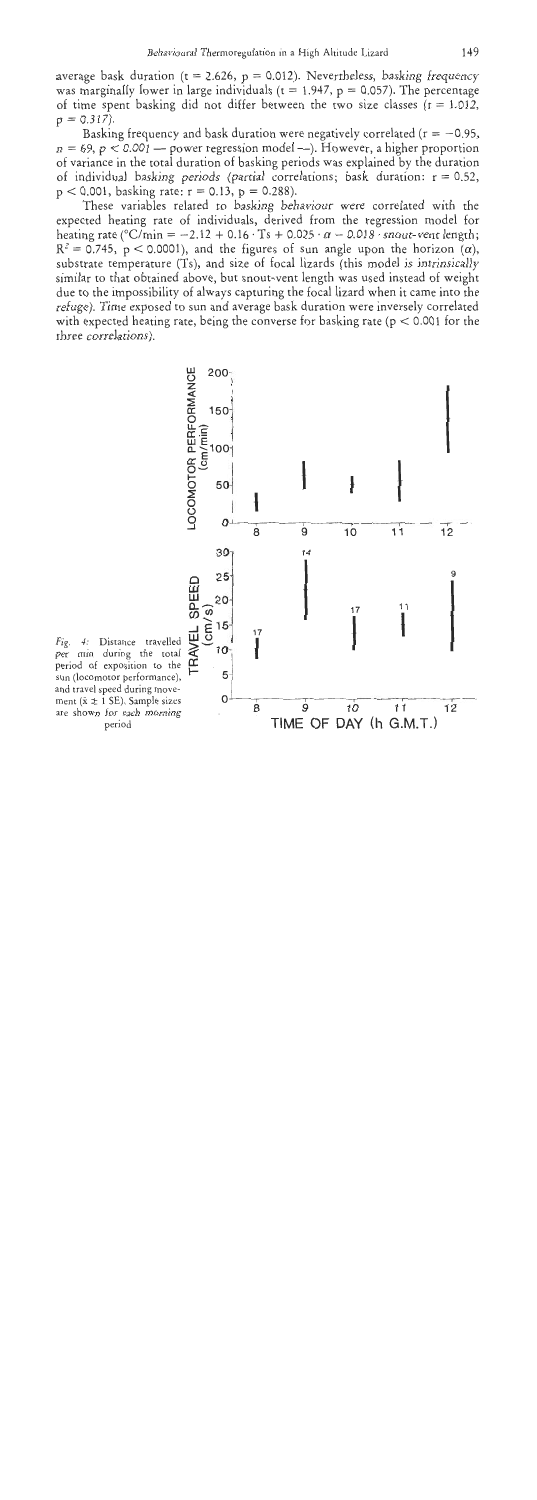LUIS M. CARRASCAL, PILAR LÓPEZ, JOSÉ MARTÍN & ALFREDO SALVADOR

Average distance to the nearest refuge during basking stops was marginally different among the five 1-h morning periods ( $F = 2.17$ ,  $df = 4$ , 62,  $p = 0.082$ ). Average distance to refuge of basking lizards was not significantly different from random distances during late morning hours  $(11.00-13.00 \text{ h})$ , and was significantly shorter earlier  $(7.30-11.00 \text{ h}; \text{Fig. 3})$ . Mean travel distance per min during the total period of exposition to sun (locomotor performance) increased from 7.30 until 13.00 h ( $F = 2.85$ , df = 4, 64, p = 0.031; Fig. 4). Travelling speed, however, did not differ significantly among morning periods ( $F = 1.19$ , df = 4, 63, p = 0.323; Fig. 4). The t-tests for means, performed with the residuals of the ANOVAS, showed that small (snout-vent length  $\lt$  45 mm) and large individuals (snout-vent length  $> 65$  mm) did not differ either in the average distance to the nearest refuge while basking ( $t = 0.258$ ,  $df = 49$ ,  $p = 0.798$ ) or in travelling speed (t = 1.170,  $p = 0.248$ ). Nevertheless, the total distance moved per min exposed to sun (locomotor performance) was almost significant  $(t = 1.994,$  $p = 0.052$ , being greater for small animals.

Average distance to the nearest refuge ( $p = 0.010$ ) and locomotor performance (travel distance by min exposed to sun;  $p = 0.003$ ) were positively correlated with heating rate. Travel speed was not significantly correlated with heating rate (p = 0.164), but was positively correlated with air temperature ( $r = 0.351$ ,  $p = 0.003$ ).

## **Discussion**

Lacerta monticola showed a thermoregulation pattern that behaviourally exploits within-habitat patchiness through basking. The prominent role of heliothermy has been found considering the influence of incidence angle of solar radiation in heating experiments, and the regulation of frequency and duration of basking periods. The same thermoregulation pattern has been described for other small-, medium-sized lizards from arid to mountain areas (AVERY 1982; GRANT & DUNHAM 1988; CARRASCAL & DIAZ 1989; ADOLPH 1990; BAUWENS et al. 1990; but see TANAKA 1986). Nevertheless, thigmothermy (POUGH & GANS 1982) seems to play a significant role in the thermoregulation pattern of L. monticola, too. Substrate temperature affected both the heating and the cooling rate of individuals. However, thigmothermy is probably of secondary importance in the studied montane lizard population, as substrate temperatures, due to the sun-shade effect, are extremely variable. During their daily movements within their homeranges L. monticola lizards could not spend in either cool or hot patches of the thermal mosaic the time necessary for body temperatures to equal substrate temperatures (BARTHOLOMEW 1982; CARRASCAL & DIAZ 1989). Moreover, the boundary layer effect and thermal radiation from the patch rather than conduction from the substrate, may be partly responsible for the thermal influence of rock-perch (BAKKEN 1989), the role of thigmothermy per se being negligible in this case.

Early morning emergence has been reported in other mountain lizards (VAN DAMME et al. 1989; BEUCHAT 1989). Fox (1978) has shown that individuals active early in the morning are subject to a higher mortality rate than individuals which

150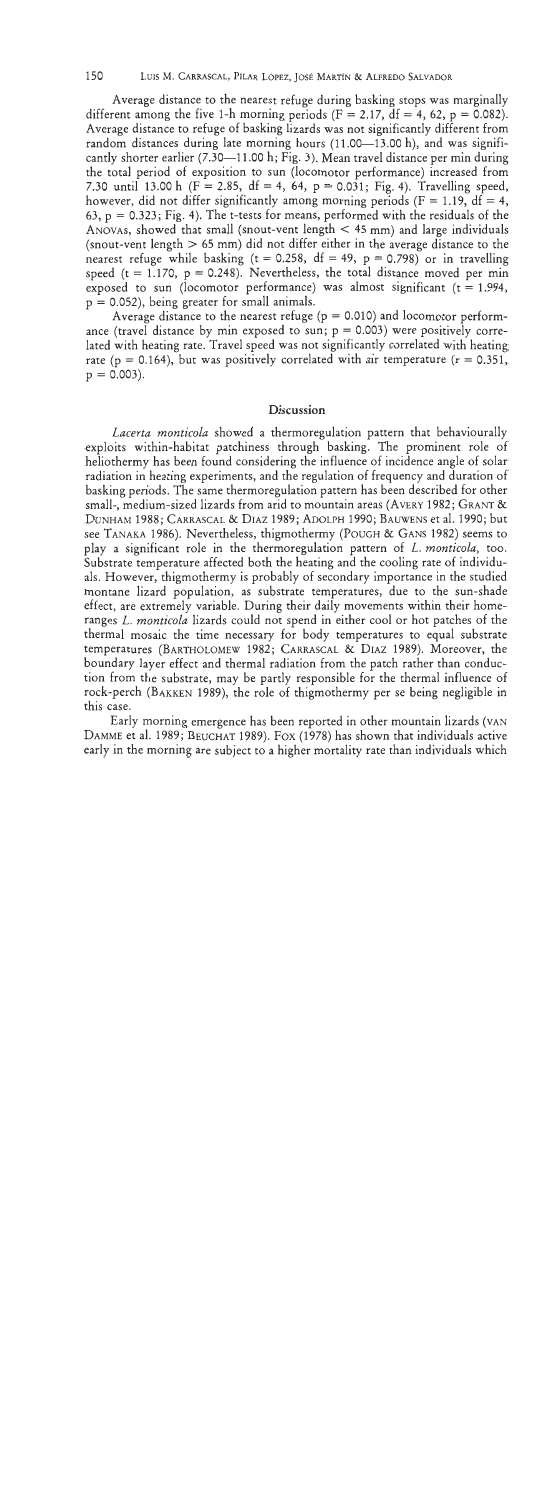begin activity later in the morning. Lizards should emerge when the necessary heating rate for activity is fast enough to minimize exposure to predators under low performance levels (HOUSE et al. 1980). Early morning environmental temperatures are low, lizards cooled at a very high rate, and individuals show low locomotor performance and predator detection capabilities (Fig. **4;** WERNER 1972; WALDSCHMIDT & TRACY 1983; AVERY et al. 1987; VAN DAMME et al. 1990a, b). Nevertheless, many *L. monticola* lizards were exposed motionless to the sun for long periods in the early morning (see Figs. 2,3). Individuals exposed to solar radiation in early morning, with high levels of melatonin in blood, should desactivate pineal-melatonin synthesis (COWGELL & UNDERWOOD 1979; UNDER-WOOD & CALABAN 1987). Therefore, being exposed motionless to the sun during long periods in early morning (basking), should contribute to decrease melatonin concentration and its inhibitory effect on activity in the next hours.

Some lizards alter their anti-predator behaviour by selection of the distance to the nearest refuge in response to body temperatures (e.g. RAND 1964; BENNET 1980; HERTZ et al. 1982; Losos 1988; CARRASCAL & DIAZ 1989; DIAZ 1991). In the early morning, rock iberian lizards face a high predation risk from homeothermic predators such as birds or weasels (escape reactions from *Corvtrs corax, Monticola saxatilis* and *Mustela nivalis* were observed; pers. obs.). *Lacerta monticola*  escaped from these predators by simply moving a short distance back into a refuge (crevice or bush). Lizards carefully selected basking places near the entrance of a refuge during early morning, when their body temperatures (ARGUELLO & SALVADOR 1988) and locomotor performance seemed to be lower than in midday (i.e., short escape distance; see Fig. 3). At higher body temperatures in the middle of the day (ARGUELLO & SALVADOR 1988) lizards may attain greater speed and consequently could run longer distances to refuges (during midday lizards basked at similar distances to refuges as available in the habitat). Therefore, the distance to a refuge can be considered as a measure of predation risk perceived by these lizards, documenting a trade-off between escape distance and thermal state of the environment (LIMA & DILL 1990).

Body size influences heating and cooling rates, final equilibrium temperature and thermal inertia (PORTER & TRACY 1983; STEVENSON 1985; HEAWOLE & TAYLOR 1987). Our results suggest that body size affects thermoregulatory behaviour as well as locomotor activity in this montane lizard (but see GILLIS 1991). Juvenile lizards with small body mass and high surface-to-volume ratios were subjected to faster heating and cooling rates (see regression coefficient with weight in Table I). They also basked more frequently and with basking periods of shorter duration than adults, and consequently could devote more time to locomotion and foraging (see SCHWARZKOPF & BROOKS 1985, for a similar result with the turtle *Cbrysemys picta).* 

Lizards can attain the basking time either by changing the rate at which they expose to solar radiation or the average duration of individual basking periods (SPELLERBERG 1972; AVERY 1976). Our results point out that time devoted to basking is mainly obtained by regulating bask duration. Lizards preferred to obtain the necessary time for heating by means of long basking periods. In this way, thermoregulation by heliothermy seemed to be a continuous process not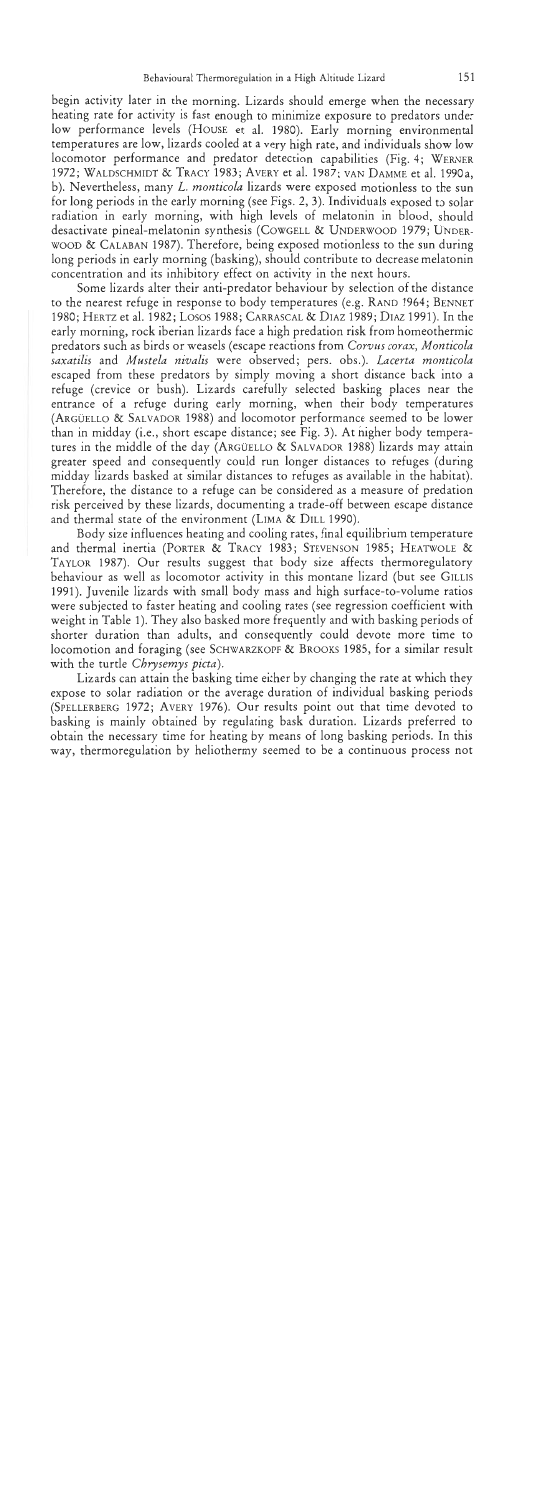152 LUIS M. CARRASCAL, PILAR LÓPEZ, JOSÉ MARTÍN & ALFREDO SALVADOR

interrupted by frequent changes in activity switching between basking and other behaviours as foraging or patrolling behaviour. This behaviour allows lizards to be less conspicuous to predators than continuously changing from basking and locomotion behaviour. Therefore, thermoregulation seems to be linked to predator avoidance through the dynamic perception of predation risk and the internal state of the individual, and should not be viewed as an isolated behaviour.

## Acknowledgments

We thank two anonymous reviewers and Ross D. JOHNSTON for critical comments. The "El \'entorrillo" Field Station of the Museo Nacional de Ciencias Naturales provided lodging and logistical support. Financial support was provided to P. LOPEZ by a Museo Nacional de Ciencias Naturales-Comunidad de Madrid grant, and to J. MARTIN by a grant from "El Ventorrillo" Field Station. This study was funded by DGICYT Project No. PB88-0009.

### **Literature** Cited

- ADOLPH, S. C. 1990: Influence of behavioral thermoregulation on microhabitat use by two *Sceloporns*  lizards. Ecology 71, 315-327.
- ARGUELLO, J. A. & SALVADOR, A. 1988: Actividad, selection de hibitat y temperaturas corporales de *Lacerta monticola* en una localidad de la Cordillera Cantabrica (Sauria: Lacertidae). Rev. Esp. Herpetol. 3, 29-40.
- AWRY, R. A. 1976: Thermoregulation, metabolism and social behaviour in Lacertidae. In: Morphology and Biology of Reptiles. (BELLAIRS, A. & COX, C. B., eds.) Linnean Soc. Symp. Ser. no. 3. Acad. Press, London, pp. 245-259.
- - 1982: Field studies on body temperatures and thermoregulation. In: Biology of the Reptilia.<br>Vol. 12 (GANS, C. & POUGH, F. H., eds.) Acad. Press, New York, pp. 93-166.
- Vol. 12 (GANS, C. & POUGH, F. H., eds.) Acad. Press, New York, pp. 93-166. - & MCARDLE, B. H. 1973: The morning emergence of the common lizard *Laccrta vivipara*
- -, MUELLER, C. F., SMITH, J. A. & BOND, D. J. 1987: The movement patterns of lacertid lizards: speed, gait and pauses in *Lacerta vivipara*. J. Zool. 211, 47-63.
- BAKKEN, G. S. 1989: Arboreal perch properties and the operative temperature experienced by small animals. Ecology 70, 922-930.
- BARTHOLOMEW, G. A. 1982: Physiological control of body temperature. In: Biology of the Reptilia. Vol. 12 (GANS, C. 8L POUGH, F. H., eds.) Acad. Press, New York, pp. 167-211.
- BAUWENS, D. & THOEN, C. 1981: Escape tactics and vulnerability to predation associated with reproduction in the lizard Lacerta vivipara. J. Anim. Ecol. 50, 733-743.
- CASTILLA, A. M., VAN DAMME, R. & VERHEYEN, R. F. 1990: Field body temperatures and thermoregulatory behavior of the high altitude lizard, *Lacerta bedriagae.* J. Herpetol. 24,  $88 - 91.$
- BECKMAN, W. A., MITCHELL, J. W. **8L** PORTER, W. P. 1973: Thermal model for prediction of a desert iguana's daily and seasonal behavior. J. Heat Trans. 1973, 257-262.
- BENNETT, A. F. 1980: The thermal dependence of lizard behaviour. Anim. Behav. 28, 752-762.
- BEUCHAT, C. A. 1989: Patterns and frequency of activity in a high altitude population of the iguanid lizard, *Sceloporus jarrovi.* J. Herpetol. 23, 152-158.
- BRADSHAW, S.D. 1986: Ecophysiology of Desert Reptiles. Acad. Press, Sydney.
- CARRASCAL, L. M. & DIAZ, J. A. 1989: Thermal ecology and spatio-temporal distribution of the Mediterranean lizard *Psammodromus algirus*. Holarct. Ecol. 12, 137-143.
- CHRISTIAN, K. A. & TRACY, C. R. 1981: The effect of the thermal environment on the ability of hatchling Galapagos land iguanas to avoid predation during dispersal. Oecologia 49, 218-223.
- COWGELL, J. **8:** UNDERWOOD, H. 1979: Behavioral thermoregulation in lizards: a circadian rhythm. J. Exp. Zool. 210, 189-197.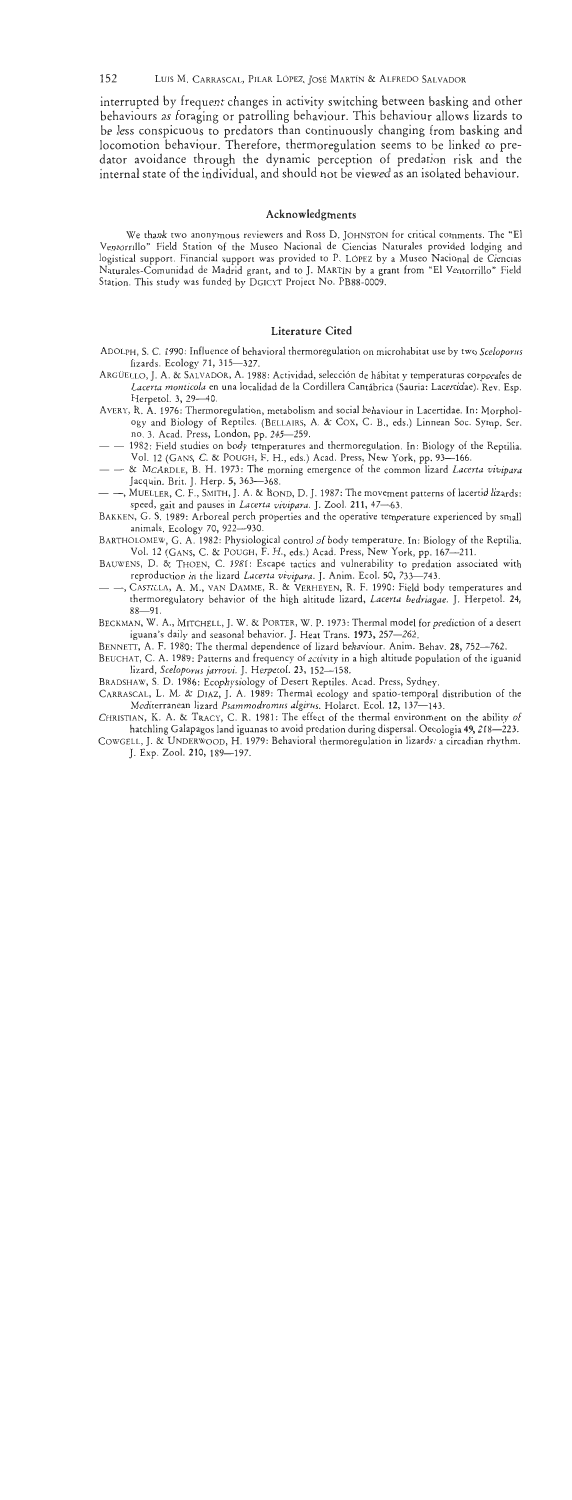- CRISP, M., COOK, L. M. *8:* HEREWARD, F.V. 1979: Colour and heat balance in the lizard *Lacerta dugrsii.* Copeia 1979, 250-258.
- DIAZ, J. A. 1991: Historia Natural de *Psammadromus algirus*. Ecología de un organismo modelo de ambientes mediterráneos. PhD Thesis, Univ. Complutense, Madrid.
- DOWDEY, T. G. *81* BRODIE, E. D. 1989: Antipredator strategies of salamanders: individual and geographical variation in responses of *Eurycea bislineata* to snakes. Anim. Behav. 38, 707-711.
- Fox, S. F. 1978: Natural selection on behavioral phenotypes of the lizard *Uta stansbrtriana.* Ecology 59, 834-847.
- ELIAS, F. **R:** RUIZ, L. 1977: Agroclimatologia de Espafia. I.N.I.A., Cuaderno no. 7, Madrid.
- GILLIS, R. 1991: Thermal biology of two populations of red-chinned lizards *(Sceloporrrs rrnditlatrts erythrocheilus*) living in different habitats in Southcentral Colorado. J. Herpetol. 25, 18-23.
- GRANT, B. W. & DUNHAM, A. E. 1988: Thermally imposed time constraints on the activity of the desert lizard *Sceloporws merriami.* Ecology **69,** 167-176.
- HEATWOLE, H. **R:** TAYLOR, J. 1987: Ecology of Reptiles. Surrey Beatty & Sons Pty Ltd., Chipping Norton.
- HERTZ, P. E., HUEY, R. B. **8:** NEVO, E. 1982: Fight versus flight: thermal dependence of defensive behaviour in a lizard. Anim. Behav. 30. 676-679.
- HOUSE, S. M,, TAYLOR, P. J. & SPELLENRERG, I. F. 1980: Patterns of daily behaviour in two lizard species *Lacerta agilis* L. and *Lacerta vivipara* Jaquin. Oecologia 44, 396-402.
- HUEY, R. B. 1974: Behavioral thermoregulation in lizards: importance of associated costs. Science 184, 1001-1003.
- $-$  1982: Temperature, physiology and ecology of reptiles. In: Biology of the Reptilia. Vol. 12 (GANS, C. & POUGH, F. H., eds.) Acad. Press, New York, pp. 25–91.
- $-$  & SLATKIN, M. 1976: Costs and benefits of lizard thermoregulation. Qu. Rev. Biol. 51, 363-384.
- LIMA, S. L. & DILL, L. M. 1990: Behavioural decisions made under the risk of predation: a review and prospectus. Can. J. Zool. 68, 619-640.
- LO~OS, J. B. 1988: Thermoregulatory correlates of escape behavior by a desert lizard, *Ctenophorus isolepis.* J. Herpetol. 22, 353-356.
- PEREZ-MELLADO, V., GIL, M. J., GUERRERO, F., POLLO, C., RODRICUEZ MERINO, E., MARCO, A. & LIZANA, M. 1988: Uso del espacio y del tiempo en *Lacerta monticola* de la Sierra de Gredos. Graellsia 44, 65-80.
- PORTER, W. P. & TRACY, C. R. 1983: Biophysical analyses of energetics, time-space utilization, and distributional limits. In: Lizard Ecology: Studies of a model organism. (HUEY, R. B., PIANKA, E. R. & SCHOENER, T. W., eds.) Harvard Univ. Press, Cambridge, pp. 55-83.
- -, MITCHELL, J. W., BECKMAN, W. A. **8i** DEWTIT, C. W. 1973: Behavioral implications of mechanistic ecology. Oecologia 13, 1-54.
- POUCH, F. H. *8:* GANS, C. 1982: The vocabulary of reptilian thermoregulation. In: Biology of the Reptilia. Vol. 12 (GANS, C. & POUCH, F. H., eds.) Acad. Press, New York, pp. 17-23.
- RAND, A. S. 1964: Inverse relationship between temperature and shyness in the lizard *Anolrs lineatopus.* Ecology 45, 863-864.
- RISMILLER, P. D. & HELDMAIER, G. 1985: Thermal behavior as a function of the time of day: heat exchange rate and oxygen consumption in the lacertid lizard *Lacerta viridis.* Physiol. Zool. 58,  $71 - 79.$
- RIVAS-MARTINEZ, S., FERNANDEZ-GONZALEZ, F. **R:** SANCHEZ-MATA, D. 1987: El Sistema Central: de la Sierra de Ayllón a Serra da Estrela. In: La Vegetación de España. (PEINADO-LORCA, M. & RIVAS-MARTINEZ, S. eds.) Unir. de Alcali de Henares, Madrid, pp. 419-451.
- SALVADOR, A. 1984: *Lacerta monticola* Boulenger, 1905. Iberische Gebirgseidechse. In: Handbuch der Reptilien und Amphibien Europas. Vol. 211 (BOHME, W., d.) Aula Verlag, Wiesbaden, pp. 276-289.
- SCHWARZKOPF, L. & BROOKS, R. J. 1985: Application of operative environmental temperatures to analysis of basking behaviour in *Chrysemys picta*. Herpetologica 41, 206-212.
- SINERVO. B. 1990: Evolution of thermal physiology and growth rate between populations of the western fence lizard *(Sceloporus occidentalis)*. Oecologia 83, 228-237.
- SOKAL, R. R. & ROHLF, F. J. 1981: Biometry. W. H. Freeman, San Francisco.

Ethology, Vol. 92 **(2)**